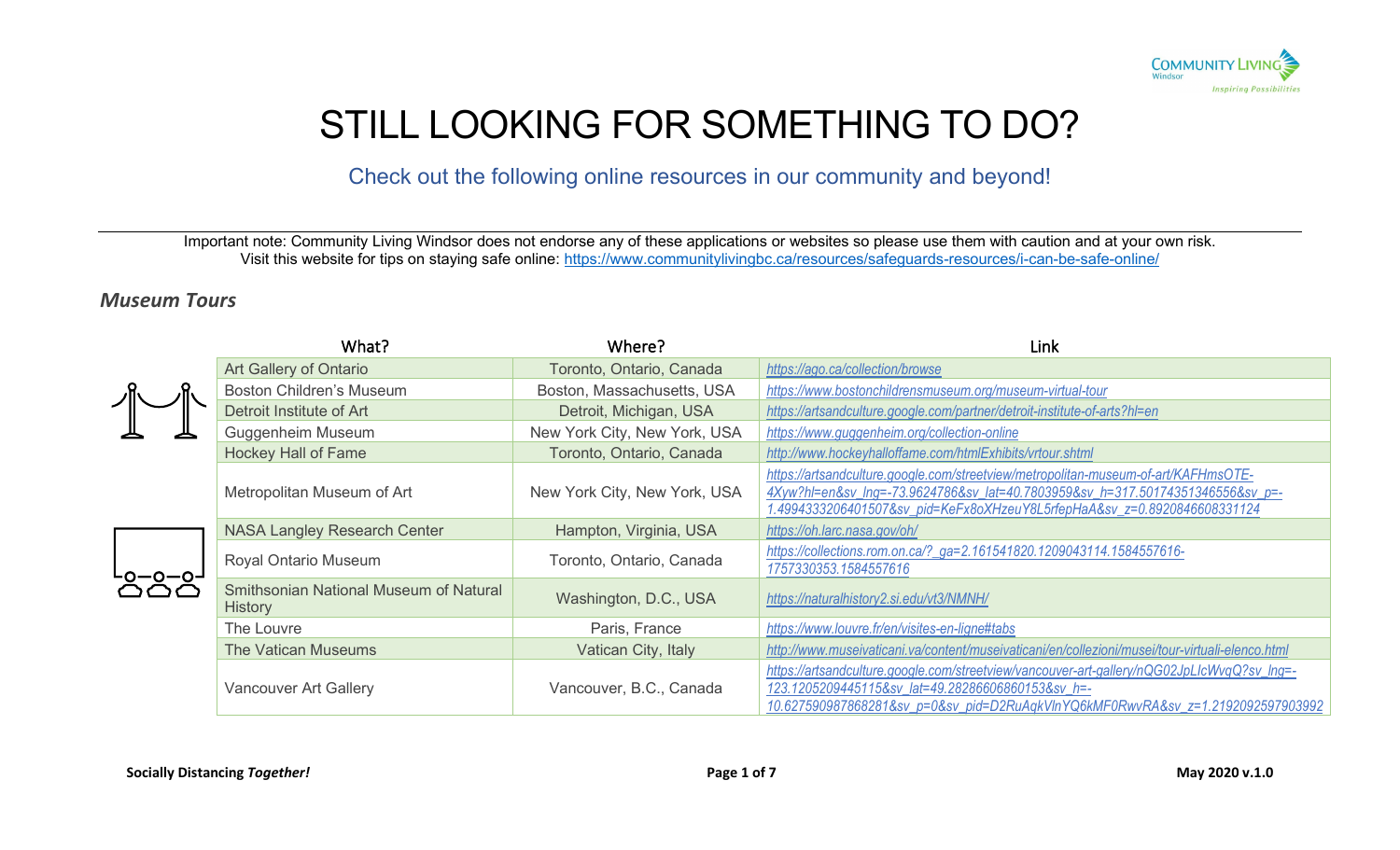

# *International Landmarks and Educational Virtual Field Trips*



 $\overline{Q}$ 

| Cusco, Urubamba, Peru               | https://artsandculture.google.com/story/8-unsolved-mysteries-of-machu-picchu/0AKy0UOme0vAJA                                                         |
|-------------------------------------|-----------------------------------------------------------------------------------------------------------------------------------------------------|
| <b>Outer Space</b>                  | https://stellarium-web.org/                                                                                                                         |
| <b>The Planet Mars</b>              | https://accessmars.withgoogle.com/                                                                                                                  |
| Utah, USA                           | https://artsandculture.withgoogle.com/en-us/national-parks-service/parks                                                                            |
| London, England                     | https://www.royal.uk/virtual-tours-buckingham-palace                                                                                                |
| Toronto, Ontario, Canada            | https://www.canadaswonderland.com/blog/2020/march-2020/heres-how-to-take-a-virtual-ride-on-all-the-rides-at-canadas-<br>wonderland-in-your-own-home |
| New Mexico, USA                     | https://artsandculture.withgoogle.com/en-us/national-parks-service/parks                                                                            |
| Egypt                               | https://discoveringegypt.com/                                                                                                                       |
| Venice, Italy                       | https://artsandculture.google.com/story/bwXRRHPS9xsU5Q                                                                                              |
| Florida, USA                        | https://artsandculture.withgoogle.com/en-us/national-parks-service/parks                                                                            |
| Canada                              | https://www.farmfood360.ca/                                                                                                                         |
| Ecuador                             | https://www.youtube.com/watch?v=x8hwt3Tg-mA&feature=youtu.be                                                                                        |
| West Coast, Australia               | http://attenboroughsreef.com/                                                                                                                       |
| Hawaii, USA                         | https://artsandculture.withgoogle.com/en-us/national-parks-service/parks                                                                            |
| Canada                              | https://imagesdanslapierre.mcg.org/en/                                                                                                              |
| Alaska, USA                         | https://artsandculture.withgoogle.com/en-us/national-parks-service/parks                                                                            |
| <b>Denmark</b>                      | https://www.legoland.dk/en/accommodation/hotel-legoland/virtual-tour/                                                                               |
| Michigan, USA                       | https://www.mi-sci.org/visit/family-groups/venue-rental/virtual-tour/                                                                               |
| Florida, USA                        | https://www.visitorlando.com/en/things-to-do/virtual-tours/seaworld-orlando                                                                         |
| Easter Island                       | https://www.pbs.org/wgbh/nova/easter/explore/                                                                                                       |
| Quang Binh, Vietnam                 | https://www.nationalgeographic.com/news-features/son-doong-cave/2/#s=pano60                                                                         |
| Versailles, France                  | https://artsandculture.google.com/story/cwWhTPHE38uq4g                                                                                              |
| <b>Canada and USA</b>               | https://www.greatlakesnow.org/educational-resources-v1/virtual-field-trip/                                                                          |
| China                               | https://www.thechinaguide.com/destination/great-wall-of-china                                                                                       |
| Washington, USA                     | https://artsandculture.google.com/partner/the-white-house                                                                                           |
| Alaska, Hawaii, Marina Islands, USA | https://volcanoes.usgs.gov/index.html                                                                                                               |
| Wyoming, USA                        | https://www.nps.gov/yell/learn/photosmultimedia/virtualtours.htm                                                                                    |
|                                     |                                                                                                                                                     |

What? Note that the Music Controller Where? Where the Controller where  $\mathcal{L}$  ink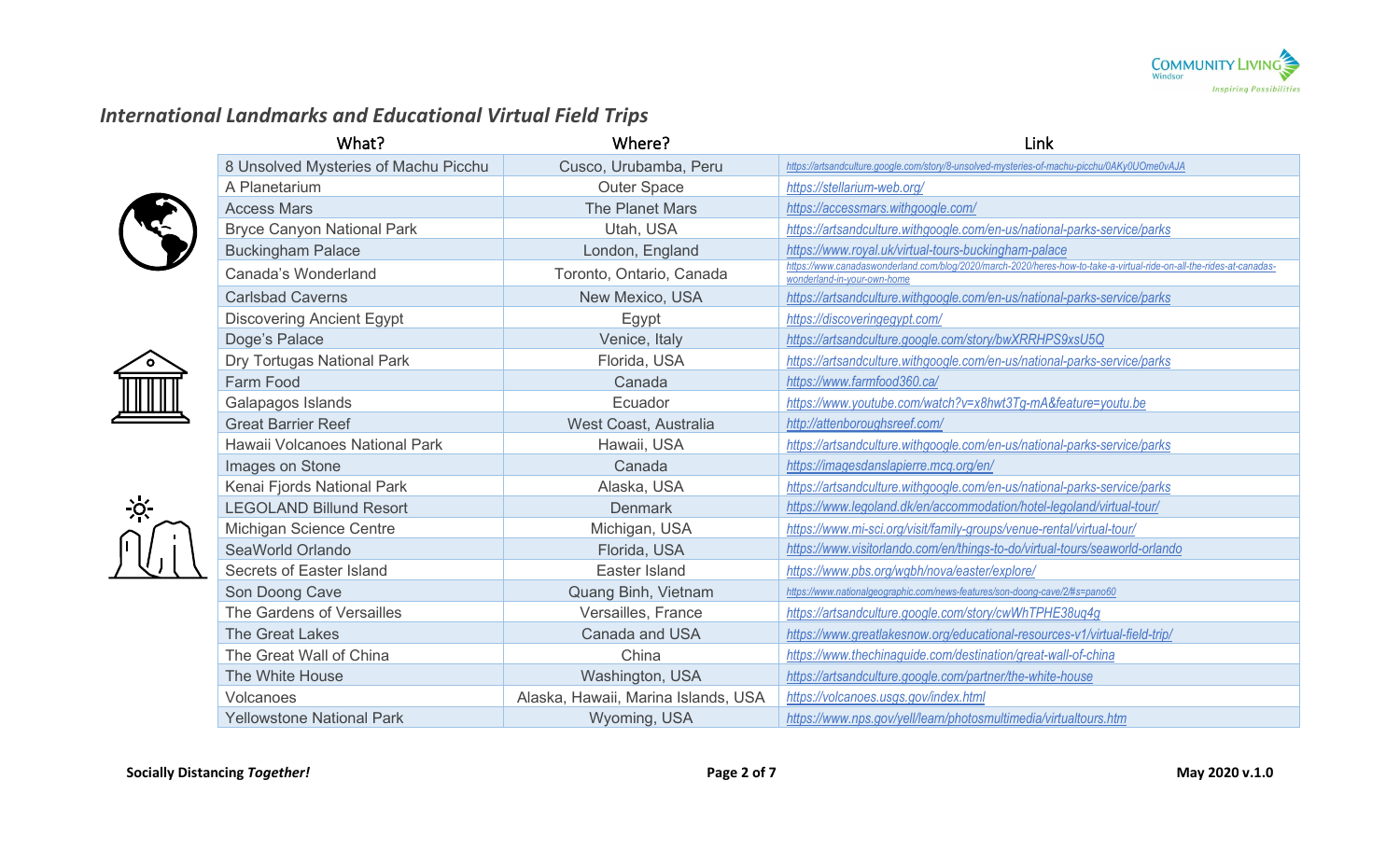

# *Zoos/Aquariums*

|  | What?                               | Where?                      | Link                                                                |
|--|-------------------------------------|-----------------------------|---------------------------------------------------------------------|
|  | Cincinnati Zoo and Botanical Garden | Cincinnati, Ohio, USA       | https://www.facebook.com/cincinnatizoo/                             |
|  | Georgia Aquarium                    | Atlanta, Georgia, USA       | https://www.georgiaaquarium.org/webcam/beluga-whale-webcam/         |
|  | Houston Zoo                         | Houston, Texas, USA         | https://www.houstonzoo.org/explore/webcams/                         |
|  | Loggerhead Marine Life Center       | Juno Beach, Florida, USA    | https://marinelife.org/homelearn/                                   |
|  | Lone Pine Koala Sanctuary           | Queensland, Australia       | https://koala.net/webcams                                           |
|  | Monterey Bay Aquarium               | Monterey, California, USA   | https://www.montereybayaquarium.org/animals/live-cams               |
|  | <b>National Aquarium</b>            | Baltimore, Maryland, USA    | https://aqua.org/media/virtualtours/baltimore/index.html            |
|  | <b>National Marine Sanctuaries</b>  | Canada, USA, American Samoa | https://sanctuaries.noaa.gov/vr/                                    |
|  | <b>New England Aquarium</b>         | Boston, Massachusetts, USA  | https://www.neag.org/visit/at-home-events-and-activities/           |
|  | Paignton Zoo                        | Paignton, Devon, England    | https://www.paigntonzoo.org.uk/360vt/start.html                     |
|  | San Diego Zoo                       | San Diego, California, USA  | https://kids.sandiegozoo.org/videos                                 |
|  | Sea Lions at OrcaLab                | Hanson Island, B.C., Canada | https://explore.org/livecams/orcas/orcalab-steller-sea-lion-haulout |
|  | Taronga Zoo                         | Sydney, Australia           | https://taronga.org.au/sydney-zoo/animals                           |
|  | Zoo Atlanta                         | Atlanta, Georgia, USA       | https://zooatlanta.org/panda-cam/                                   |

#### *Science Centres*



| What?                                    | Where?                   | Link                                                                       |
|------------------------------------------|--------------------------|----------------------------------------------------------------------------|
| Michigan Science Centre "ECHO Live!"     | Detroit, Michigan, USA   | https://www.facebook.com/pg/MI.Science.Center/videos/?ref=page_internal    |
| Ontario Science Centre "Ask a Scientist" | Toronto, Ontario, Canada | https://www.facebook.com/pg/ontariosciencecentre/videos/?ref=page_internal |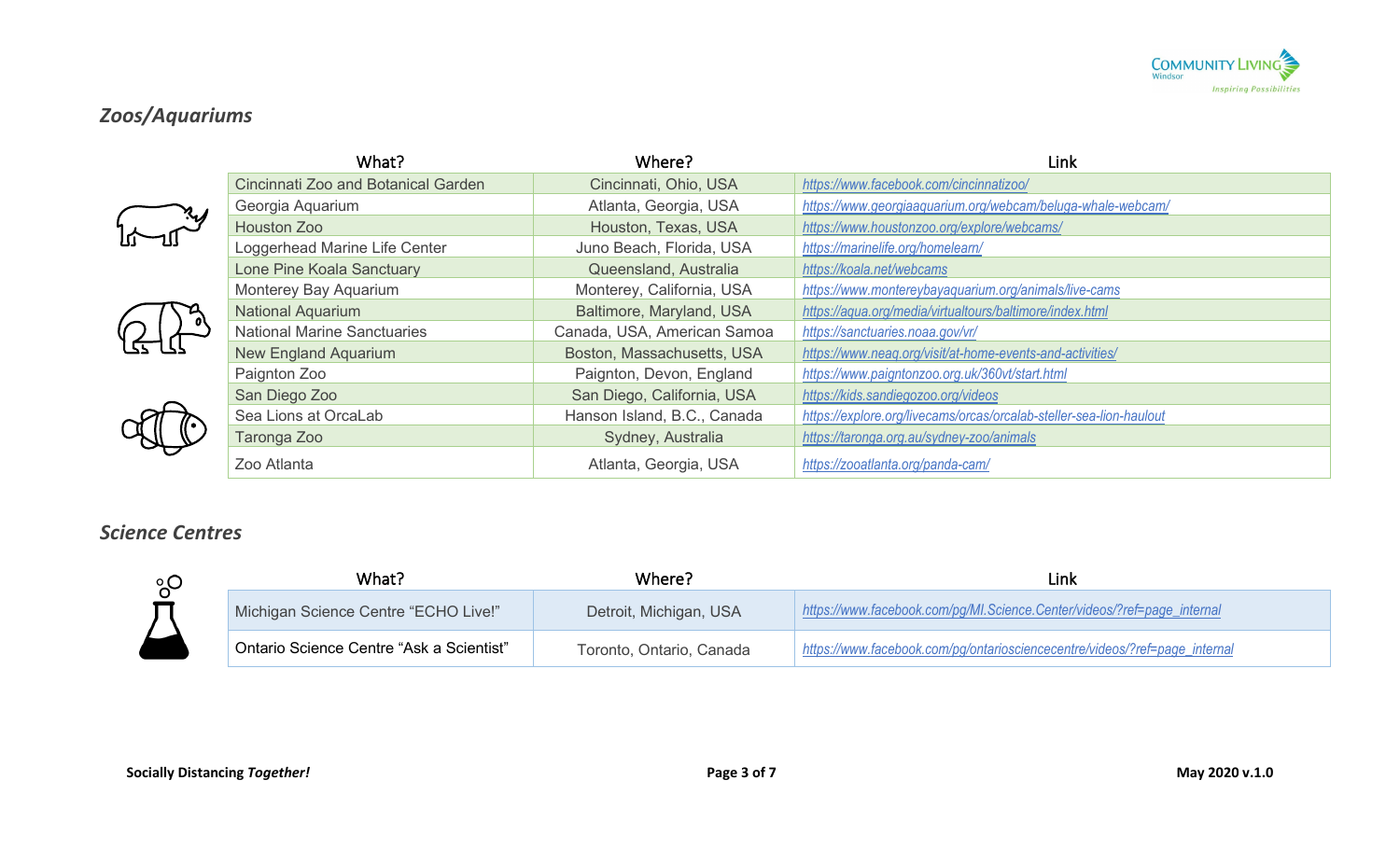

# *Arts, Crafts and Cooking Classes*

|                 | What?                        | Link                                                                    |
|-----------------|------------------------------|-------------------------------------------------------------------------|
|                 | <b>Arty Factory</b>          | https://www.artyfactory.com/art-lessons.html                            |
|                 | <b>Bake for Good</b>         | https://shop.mybluprint.com/baking/classes/bake-for-good-kids/54003     |
| $\bullet$       | <b>Complete Knife Skills</b> | https://shop.mybluprint.com/cooking/classes/complete-knife-skills/35338 |
| N <sub>ce</sub> | <b>Creative Bug</b>          | https://www.creativebug.com/                                            |
|                 | <b>Creative Live</b>         | https://www.creativelive.com/craft                                      |
|                 | Dinner at Home               | https://shop.mybluprint.com/cooking/classes/dinner-at-home/794143       |
|                 | Instructables                | https://www.instructables.com/class/Cooking-Class/                      |
| W               | Rouxbe                       | https://rouxbe.com/membership/                                          |
|                 | <b>Skill Share</b>           | https://www.skillshare.com/browse/art                                   |
|                 | The Virtual Instructor       | https://thevirtualinstructor.com/                                       |
|                 | <b>Yay Maker</b>             | https://www.yaymaker.com/virtual/experience/101/                        |

### *Dance Classes*

| What?              |                                    | <b>Link</b>                                                                                                |
|--------------------|------------------------------------|------------------------------------------------------------------------------------------------------------|
| $\sim_A$ $\approx$ | 305 Fitness                        | https://www.youtube.com/user/305Fitness                                                                    |
|                    | Ailey Extension                    | https://www.aileyextension.com/keepdancing                                                                 |
|                    | Canada's National Academy of Dance | https://cnadedu.com/adult-dance-classes/                                                                   |
|                    | <b>City Dance Corps</b>            | https://www.citydancecorps.com/online-classes                                                              |
| W                  | <b>Edge Performing Arts Center</b> | https://www.instagram.com/edgepac/?hl=en                                                                   |
|                    | Gaga Classes Online                | https://www.gofundme.com/f/gaga-online-classes-2                                                           |
|                    | LEARNTODANCE.COM                   | http://www.learntodance.com/online-dance-lessons/                                                          |
|                    | <b>Lucky Plush Productions</b>     | https://www.luckyplush.com/virtual-dance-lab?gclid=EAIaIQobChMI_-yuwsTt6AIVgv3jBx1CXgoIEAAYASAAEgLce_D_BwE |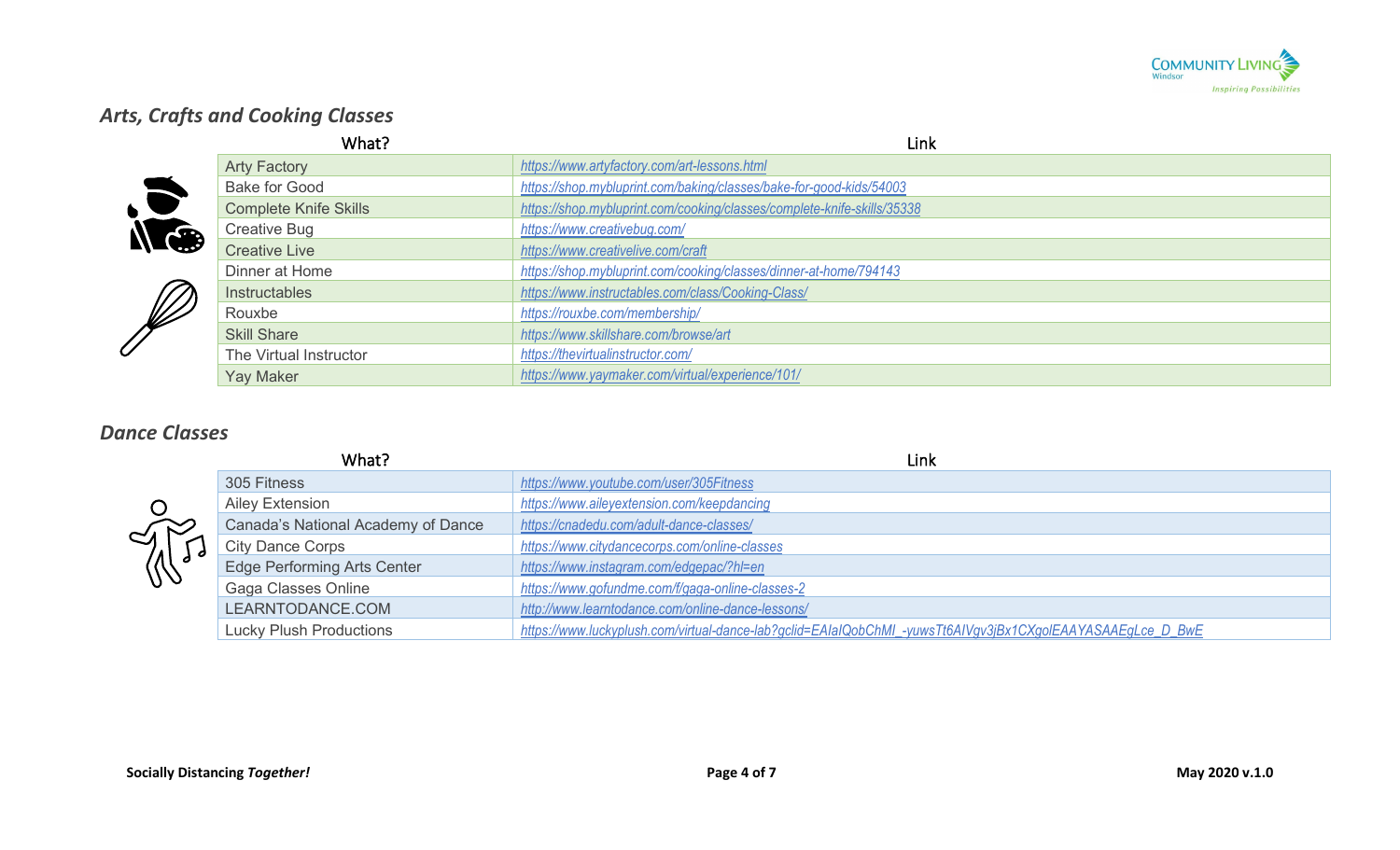

# *Online Games with Friends (Apple and Android Links)*

 $\bullet \bullet \bullet$ 

|                         | What?                                | Link                                                                               |
|-------------------------|--------------------------------------|------------------------------------------------------------------------------------|
|                         | 8 Ball Pool (Android)                | https://play.google.com/store/apps/details?id=com.miniclip.eightballpool&hl=en_US  |
|                         | 8 Ball Pool (Apple)                  | https://apps.apple.com/us/app/8-ball-pool/id543186831                              |
|                         | Boggle with Friends (Android)        | https://play.google.com/store/apps/details?id=com.zynga.boggle&hl=en_US            |
|                         | Boggle with Friends (Apple)          | https://apps.apple.com/us/app/boggle-with-friends-word-game/id1197041040           |
|                         | Kahoot! (Android)                    | https://play.google.com/store/apps/details?id=no.mobitroll.kahoot.android&hl=en_US |
|                         | Kahoot! (Apple)                      | https://apps.apple.com/us/app/kahoot-play-create-quizzes/id1131203560              |
|                         | Mario Kart Tour (Android)            | https://play.google.com/store/apps/details?id=com.nintendo.zaka&hl=en_US           |
|                         | Mario Kart Tour (Apple)              | https://apps.apple.com/us/app/mario-kart-tour/id1293634699                         |
| $\bullet\bullet\bullet$ | PSYCH! (Android)                     | https://play.google.com/store/apps/details?id=com.wb.goog.ellen.psych&hl=en_US     |
|                         | PSYCH! (Apple)                       | https://apps.apple.com/us/app/psych-outwit-your-friends/id1005765746               |
|                         | QuizUp (Android)                     | https://play.google.com/store/apps/details?id=com.quizup.core&hl=en_US             |
|                         | QuizUp (Apple)                       | https://apps.apple.com/us/app/quizup/id718421443                                   |
|                         | Scrabble Go (Android)                | https://play.google.com/store/apps/details?id=com.pieyel.scrabble&hl=en_US         |
|                         | Scrabble Go (Apple)                  | https://apps.apple.com/nz/app/scrabble-go-new-word-game/id1215933788               |
|                         | Sky: Children of the Light (Android) | https://play.google.com/store/apps/details?id=com.zynga.words&hl=en_US             |
|                         | Sky: Children of the Light (Apple)   | https://apps.apple.com/app/id1462117269                                            |
|                         | <b>UNO!</b> (Android)                | https://play.google.com/store/apps/details?id=com.matteljv.uno&hl=en_US            |
|                         | UNO! (Apple)                         | https://apps.apple.com/us/app/uno/id1344700142                                     |
|                         | Words with Friends (Android)         | https://play.google.com/store/apps/details?id=com.zynga.words&hl=en_US             |
|                         | Words with Friends (Apple)           | https://apps.apple.com/us/app/words-with-friends-classic/id321916506               |
|                         | Yahtzee with Buddies Dice (Android)  | https://play.google.com/store/apps/details?id=com.scopely.yux&hl=en_US             |
|                         | Yahtzee with Buddies Dice (Apple)    | https://apps.apple.com/us/app/yahtzee-with-buddies-dice/id1206967173               |
|                         |                                      |                                                                                    |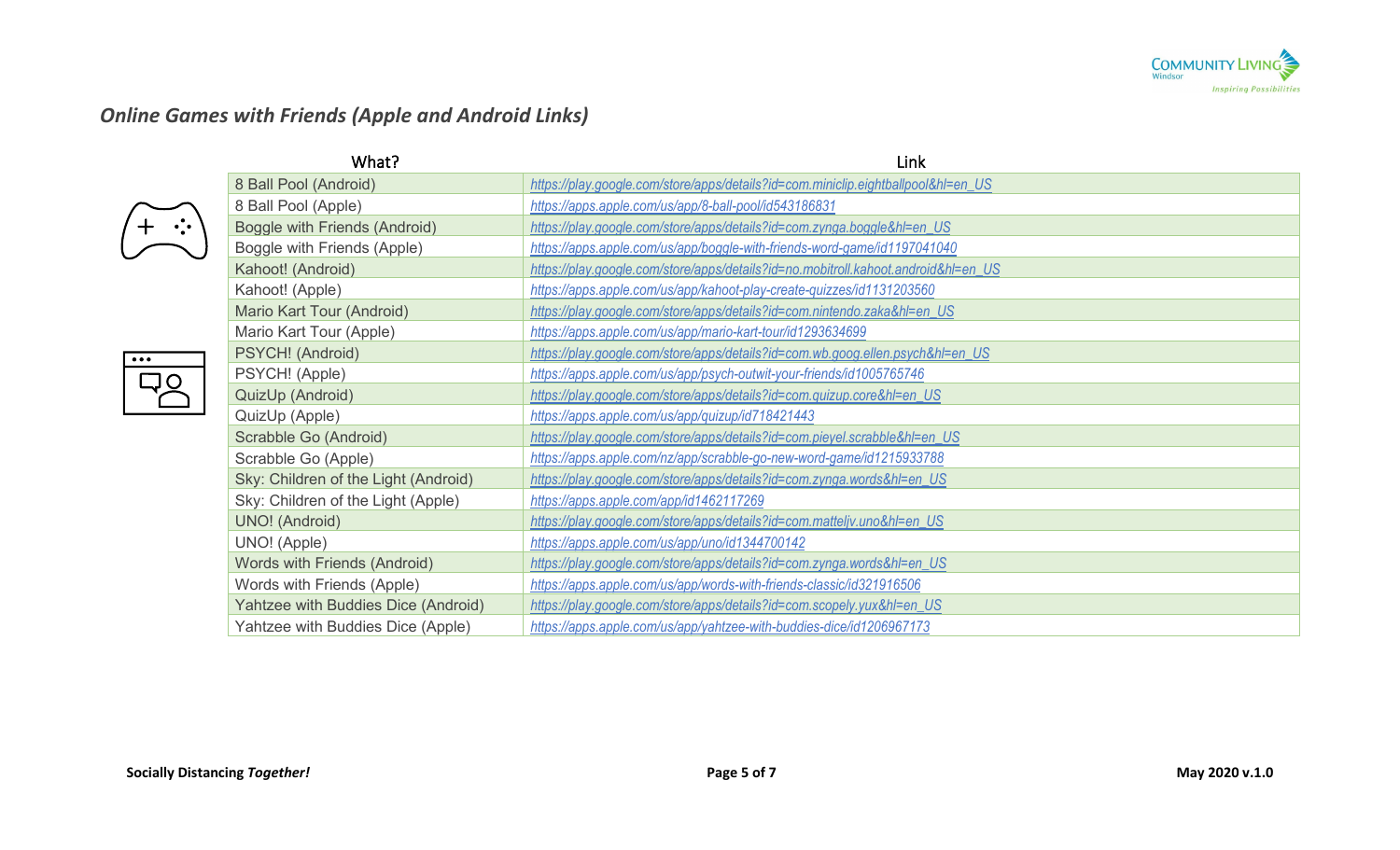

### *Other Games, Puzzles and Cards*



| What?                                 | Link                                                                                                                                                  |
|---------------------------------------|-------------------------------------------------------------------------------------------------------------------------------------------------------|
| <b>Addicting Games</b>                | https://www.addictinggames.com/                                                                                                                       |
| <b>Best Fiends STARS</b>              | https://bestfiends.com/games/best-fiends-stars/                                                                                                       |
| <b>Bowling</b>                        | https://www.crazygames.com/game/the-bowling-club                                                                                                      |
| CardzMania                            | https://www.cardzmania.com/                                                                                                                           |
|                                       | https://www.bigfishgames.com/game/decurse/?channel=linkshare&identifier=TnL5HPStwNw&siteID=TnL5HPStwNw-                                               |
|                                       | ZypoL6nUc51F8Kohjeoebw                                                                                                                                |
| <b>Fairway Solitaire</b>              | https://www.bigfishgames.com/us/en/game/fairway-solitaire.html?channel=linkshare&identifier=TnL5HPStwNw&siteID=TnL5HPStwNw-<br>wk50cynthUrg_crtGm5LeA |
|                                       | https://www.epicgames.com/fortnite/en-US/home                                                                                                         |
|                                       | https://www.bigfishgames.com/us/en/game/gummy-drop.html?channel=linkshare&identifier=TnL5HPStwNw&siteID=TnL5HPStwNw-                                  |
|                                       | .PAkQLMIAJkqC9IEiNu5Bw                                                                                                                                |
| <b>Jackbox Games</b>                  | https://www.jackboxgames.com/                                                                                                                         |
| <b>Lovatts Crosswords and Puzzles</b> | https://lovattspuzzles.com/                                                                                                                           |
| <b>Mack Flash Trivia</b>              | https://www.youtube.com/MackFlash                                                                                                                     |
| <b>Online Euchre</b>                  | https://www.playeuchre-online.com/                                                                                                                    |
| <b>Playing Cards</b>                  | http://playingcards.io/                                                                                                                               |
| Pogo Free Games                       | https://earlyaccess.pogo.com/                                                                                                                         |
| Pokemon Go                            | https://pokemongolive.com/en/                                                                                                                         |
| The Jigsaw Puzzles                    | https://thejigsawpuzzles.com/                                                                                                                         |
| The Star Crossword                    | https://diversions.thestar.com/crossword.html                                                                                                         |
| <b>Word Games</b>                     | http://www.wordgames.com/en/static/                                                                                                                   |
|                                       | <b>Decurse</b><br>Fortnite<br><b>Gummy Drop!</b>                                                                                                      |